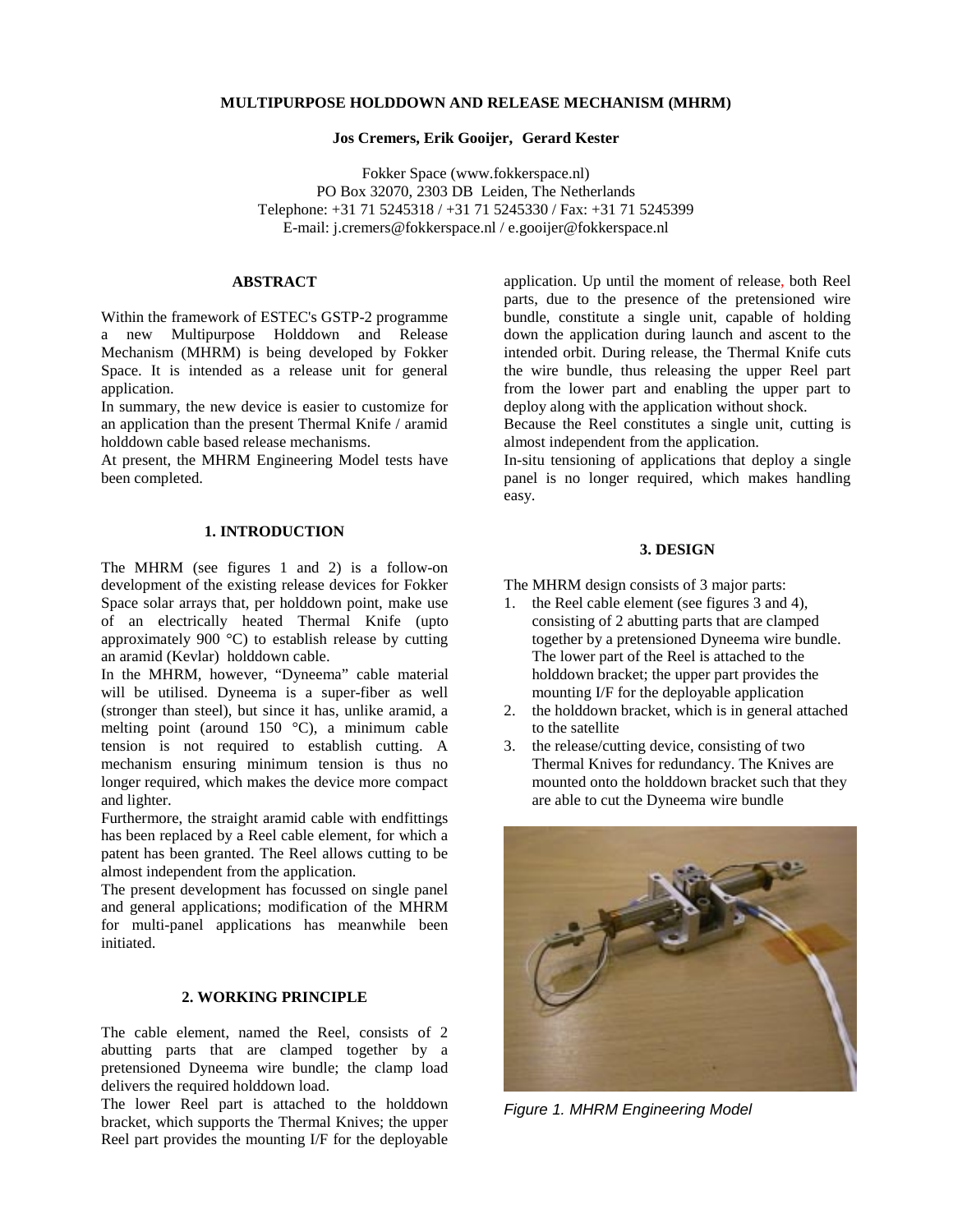

Figure 2. MHRM and released upper Reel part

The dimensions of the Engineering Model are 38 (height) by 50 by 250 mm, including Thermal Knives and electrical wiring.

### **3.1 Reel**

The lower Reel part (hard anodised aluminium) has 2 shoulders that each provide a hole through which a CRES M5 bolt is inserted for attachment to the holddown bracket via Helicoil wire inserts. The design is such that the bolts can not be lost when handling the Reel.

Underneath the head of each of the M5 bolts a pair of CRES "Nord-lock" locking rings is applied; their function is to prevent the bolts from loosening under mechanical vibrations during launch. The attachment shoulders are located halfway up the Reel's height to allow the lower part of the Reel to protrude into the holddown bracket; in that way a minimum height of the Reel/holddown bracket assembly is achieved.

The upper Reel part consists of stainless steel; by having two different materials for both Reel parts, adhesion at the separation plane is prevented. The upper part is provided with 4 M4 wire inserts for attachment of an application. By making use of selflocking Helicoils, attachment of the application can take place without the need for further locking (e.g. adhesive).

The shape of both Reel parts at their separation plane is such that both in-plane translations and in-plane rotation are restrained (cup/cone principle). Out-ofplane translation and rotation along the remaining axes are restrained by the clamping force of the pretensioned wire bundle.

The wire bundle that keeps the Reel parts clamped together consists of a single Dyneema wire that has been coiled around the parts approximately 140 times under preload using a dedicated coiling machine (see figure 5).



Figure 3. Reel; consumable part of the MHRM



Figure 4. Upper and lower Reel parts after cutting



Figure 5. Coiling machine for applying tensioned Dyneema wire around Reel parts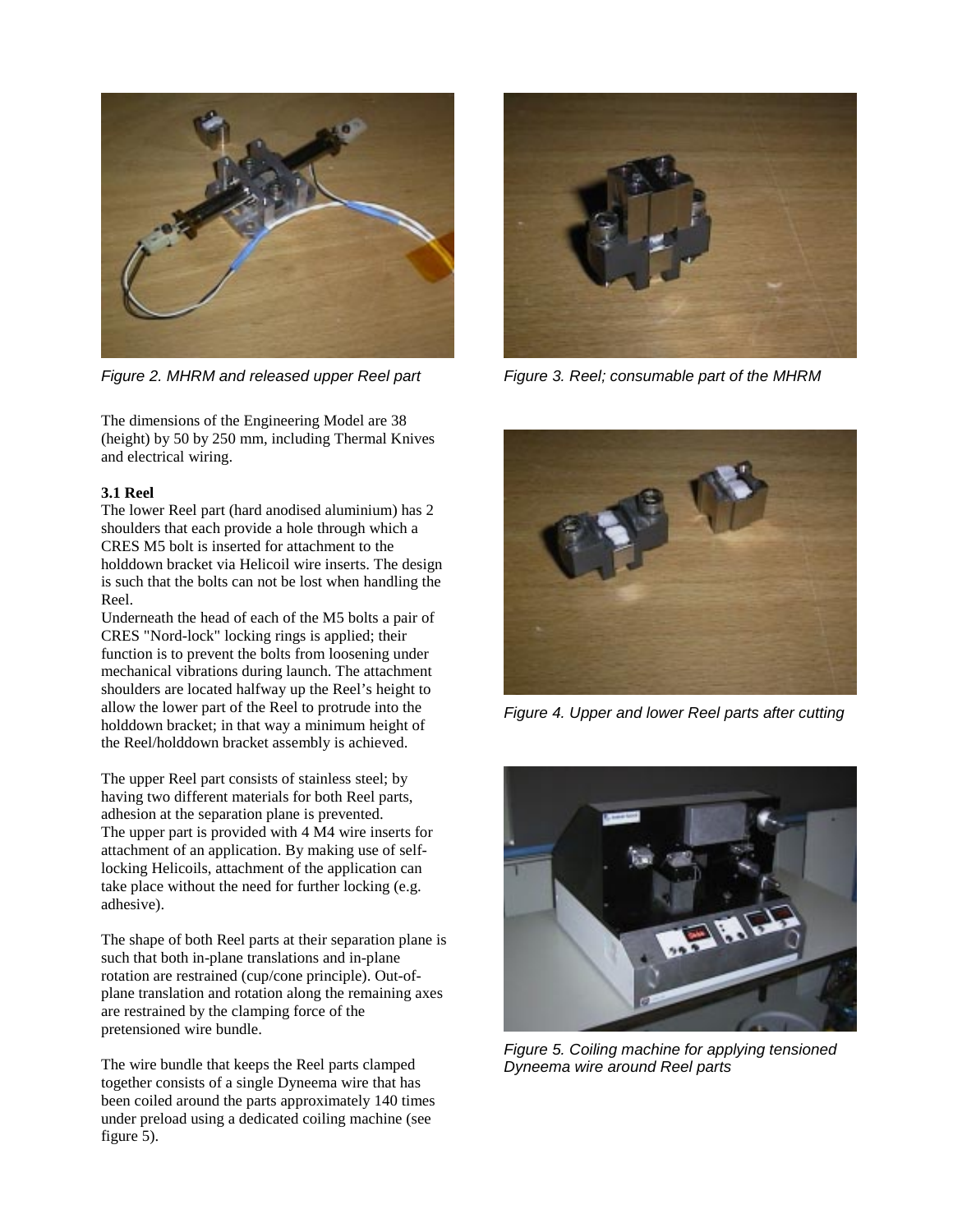## **3.2 Holddown bracket**

The holddown bracket, which is in general attached to the satellite, supports the Thermal Knives and passes the mechanical loads exerted by the application on the Reel, to the S/C structure during launch.

Its shape is straightforward: two flanges for Thermal Knife support perpendicular to a base plate onto which (in-between the flanges) the Reel is mounted. The base plate's footprint is 50 by 60 mm.

The Thermal Knife support flanges provide M5 wire inserts (4 in total), suitable for installation of optional kick-off spring plungers. As a rule, some customers require the possibility to apply kick-off springs near separable surfaces. During Engineering Model testing kick-off spring plungers were not part of the MHRM.

The base plate has 2 M5 Helicoil wire inserts for attachment of the Reel and at its corners 4 boltholes for attachment to a S/C sidewall with M5 bolts, as well as machined sockets for thermal washers.

The bracket is made from space-grade Aluminium alloy. It is coated with Alodine 1000, which provides adequate alpha/epsilon properties, as well as a conductive surface to prevent static loading.

## **3.3 Thermal Knife**

When operated, the Thermal Knife heater plate is pushed through the wire bundle by a compression spring.

Both the prime and redundant Thermal Knives operate along the same centre line; as a consequence the heater plates will make contact at their cutting edges after cutting the wire bundle. To assure head-on contact, each Thermal Knife is attached to the holddown bracket under an angle of approximately 8°.

# **4. VERIFICATION**

Engineering model testing comprised the following:

- 1. stiffness and strength testing
- 2. on-ground release testing (in ambient)
- 3. sine, sine dwell and random vibration
- 4. release testing under thermal vacuum circumstances

### **4.1 Stiffness and strength testing**

Three MHRMs were loaded in 3 orthogonal directions on a tensile test bench, while recording force/displacement diagrams. The in-plane forces were acting in the separation plane of both Reel parts. Finally they were loaded in out-of-plane direction until failure.

When loaded in-plane, the minimum yield load is approximately 2 kN. Cup/cone play travel can occur above 500 N; upto that load level the stiffness is

approximately 20 kN/mm. The minimum ultimate load  $is 5 kN.$ 

In out-of-plane direction loads upto 10 kN are sustained without detrimental effects. The minimum ultimate load proved to be 14 kN; failure mode is fracture of the aluminium lower Reel part where it supports the Dyneema wire bundle, as can be seen in figure 6.

After production, each Reel was proofloaded in out-ofplane direction; the clamp load between both Reel parts proved to be between 5.5 and 6 kN. This clamp load is determined by Dyneema's creep limit at room temperature.

3 Reels were proofloaded after exposing them to 50 °C for 12 hours; the clamp load appeared to have decreased to 4 kN. This shows that the creep limit of Dyneema is temperature dependent.



Figure 6. Reel after ultimate strength testing; fractured lower Reel part and still intact wire bundle and upper Reel part

### **4.2 On-ground release testing**

During the release tests a balance arm and a counterweight were used to apply a deployment force of 0.05 N to the upper Reel part.

The results were such that for the 50 Volts version of the Thermal Knife, a voltage range from 48 to 52 is recommended. Release time will then approximately be between 10 and 15 seconds.

## **4.3 Sine, sine dwell and random vibration testing**

Two MHRMs were vibration tested, both with and without a circular dummy mass attached to the upper Reel part. Each dummy mass was approximately 5 kg and its center of gravity was at 16 mm from the top of the Reel and 32.5 mm from the separation plane.

The table below summarizes the achieved levels; the X- and Z-axes are in-plane and respectively perpendicular and in line with the centre lines of the Thermal Knives, the Y-axis is out-of-plane.